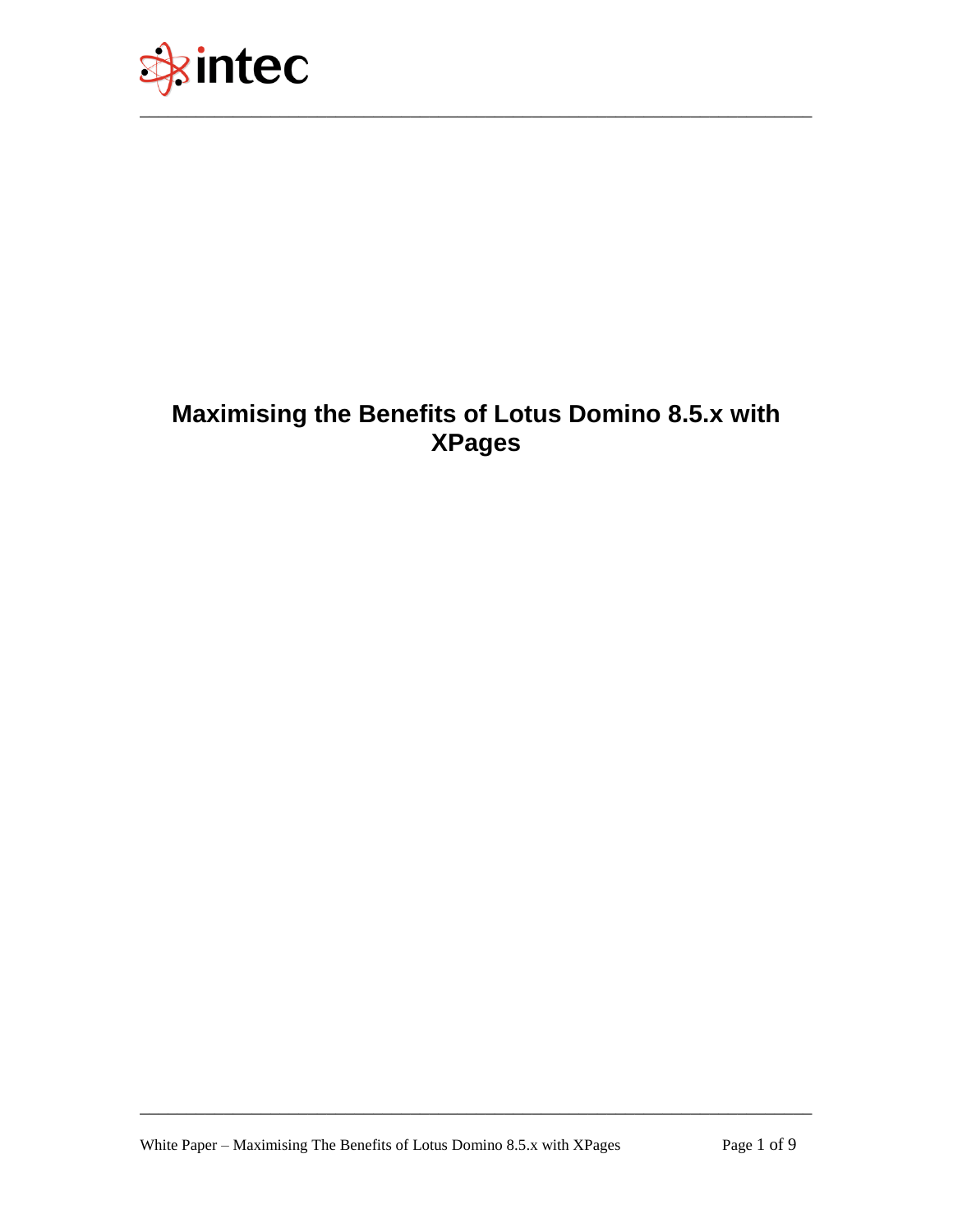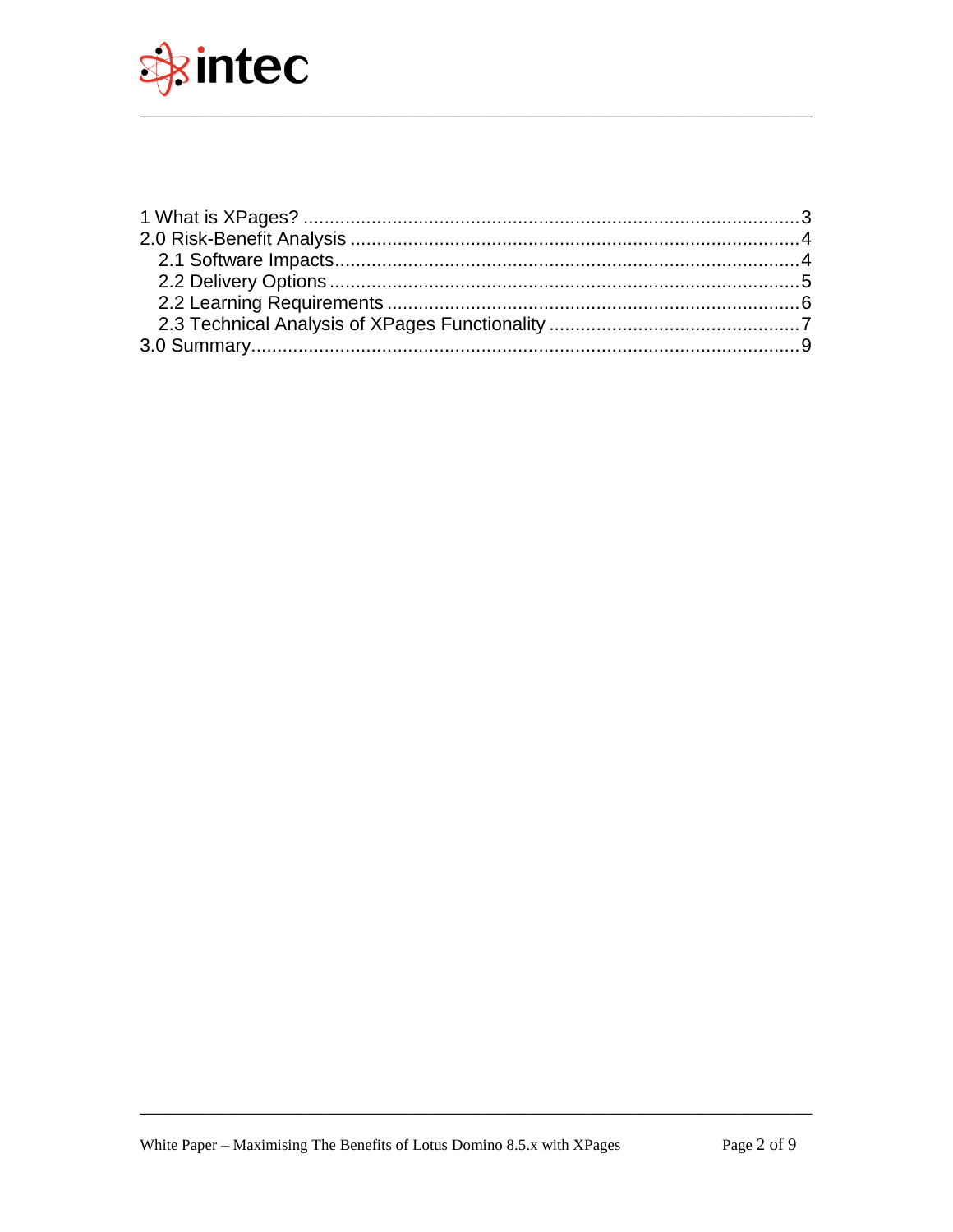

# <span id="page-2-0"></span>**1 What is XPages?**

With Lotus Domino 8.5.0 IBM introduced a new development extension to the Domino environment called XPages. XPages allows developers to more easily surface Domino data to browsers, the Lotus Notes client and mobile devices with a Web 2.0 look and feel. The integration of the Dojo framework and AJAX means a richer, slicker user experience with less coding for developers.

\_\_\_\_\_\_\_\_\_\_\_\_\_\_\_\_\_\_\_\_\_\_\_\_\_\_\_\_\_\_\_\_\_\_\_\_\_\_\_\_\_\_\_\_\_\_\_\_\_\_\_\_\_\_\_\_\_\_\_\_\_\_\_\_\_\_\_\_\_\_\_\_

XPages was originally developed for Lotus Workplace Designer and Lotus Component Designer. It was introduced as a development tool for Domino Developers at Lotusphere 2009 and available with Notes & Domino 8.5.0. 8.5.1 was released in September 2009 which included significant enhancements, including allowing XPages applications to be opened in the Notes Client. A managed beta program for 8.5.2 began shortly thereafter and 8.5.2 is due for release in Q3 2010\*. There are already signs of significant enhancements in that version, both in terms of functionality and productivity.

XPages added several new design elements into the nsf of Domino Designer:

- $\bullet$ **XPages**
- Custom Controls
- Server Side Javascript Libraries
- Themes

XPages adds an XPages tab and additional options to the Launch tab in the Application Properties in Domino Designer. Traditional resources such as Javascript Libraries, Stylesheets, Image Resources and File Resources are utilised within XPages code. Forms and views are used as data sources for XPages design elements.

XPages will be a significant technology for the future of Lotus Domino, as evidenced by the heavy investment from IBM into XPages and its role in the display of content for Project Vulcan, the vision expounded at Lotusphere 2010 as core to the direction of Lotus technologies over the next five years.

\* At the time of publication Lotus Notes & Domino 8.5.2 was in managed beta code drop 4. Any features discussed for Lotus Notes & Domino 8.5.2 are based on that code drop and may or may not be included in the final shipped product.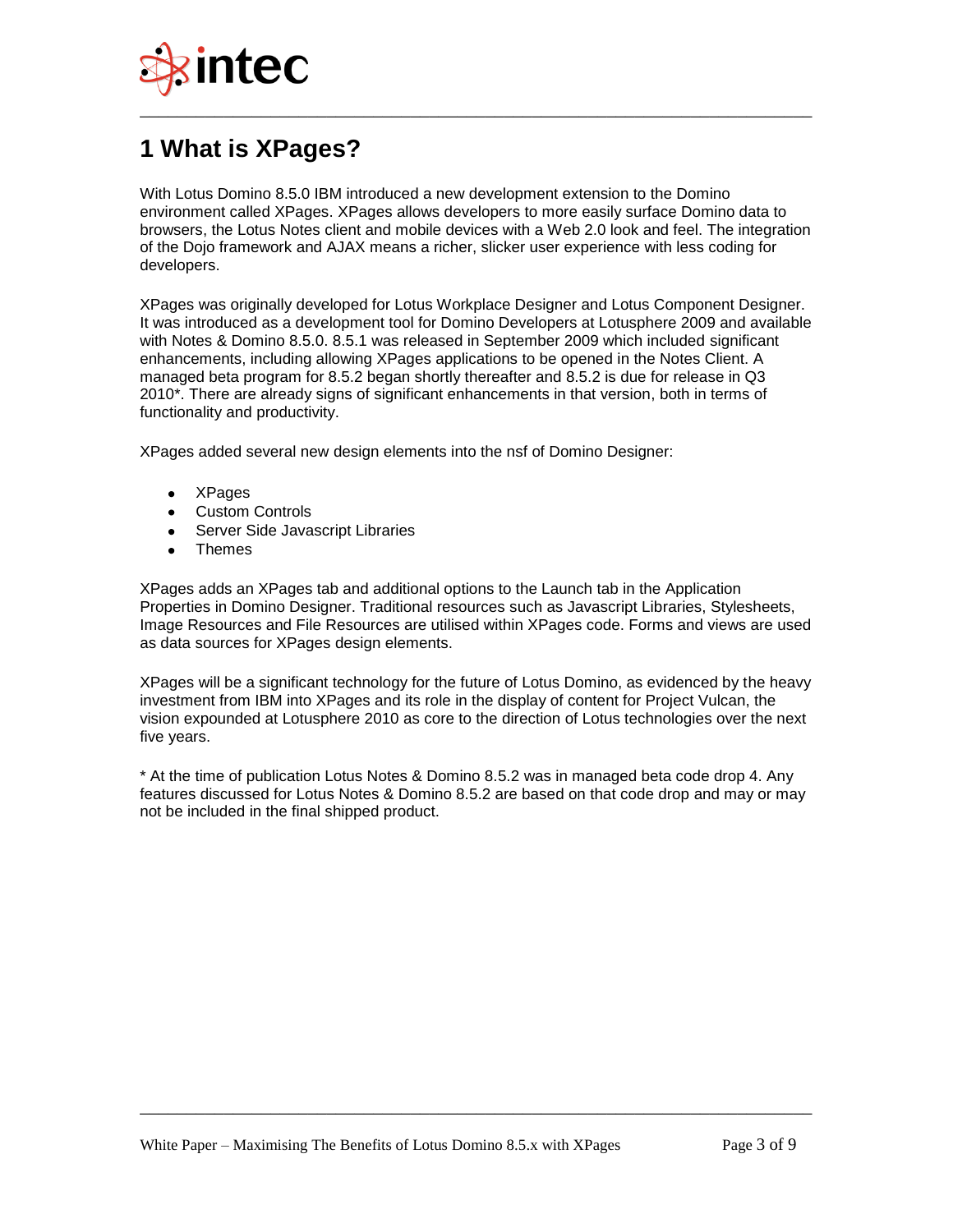

# <span id="page-3-0"></span>**2.0 Risk-Benefit Analysis**

## <span id="page-3-1"></span>**2.1 Software Impacts**

Software impacts will always be a deciding factor when IT departments consider taking advantage of functionality in newer releases of Lotus Notes & Domino. The standard sunset period for IBM Lotus Domino software support is two years after the go-live date for the version two releases subsequent. This meant that as of April 2010 IBM ceased support and maintenance for Lotus Domino 6.x. Consequently it is important to ensure timely version-toversion upgrades. This is an important reason why some customers are choosing to migrate to Domino 8.5.x at this time, especially when combined with the benefits of DAOS and XPages on a Domino server and XPages, composite applications and the plugin capabilities on the Eclipse-based Lotus Notes R8 client.

#### **Pros**

- Supported version
- Additional software enhancements
- Do not need to replace existing servers
- Enhancements from 8.5.0 / 8.0
- Variety of environment options

#### **Cons**

- "The collection has become invalid" error
- Potential hardware impacts for clients

Understandably some customers are reluctant to upgrade to the most current version because of the risks of bugs or instabilities. The Lotus Notes 8.5.1 client and Domino 8.5.1 server are significantly more stable than previous R8.x versions and performance impacts of the Eclipse platform for the Lotus Notes and Domino Designer clients have been significantly improved. However, a bug has been identified affecting all Notes versions in the R8.5.1 timeframe (8.5.1, 8.0.2 and 7.0.4). This arose from changes to the view indexing process and manifests itself in intermittent errors with the GetDocumentByKey, GetEntryByKey, GetAllDocumentsByKey, GetAllEntriesByKey methods of the NotesView object. These intermittent errors are "Error 4000: %a"s certification log" (in R7.0.4) or "Error 4678: The collection has become invalid" (in R8.x) errors, and can only be resolved by amending LotusScript or Java code to set NotesView.AutoUpdate to False. Because of the complexity of the fix, no hotfix was available, but a fix is available in 8.5.1 FP3 (released May 2010) and 8.5.2 (due for release Q3 2010).

\_\_\_\_\_\_\_\_\_\_\_\_\_\_\_\_\_\_\_\_\_\_\_\_\_\_\_\_\_\_\_\_\_\_\_\_\_\_\_\_\_\_\_\_\_\_\_\_\_\_\_\_\_\_\_\_\_\_\_\_\_\_\_\_\_\_\_\_\_\_\_\_

When considering rolling out Lotus Notes and Domino Designer clients, the Eclipse-based clients require more memory and greater processing power than the R7 clients. Without that additional processing power it is not possible to take advantage of the client functionality. This may require hardware changes.

But there is an alternative option if customers would like to take advantage of XPages for browser- or mobile-based applications. XPages code and design elements do not need to be in the same nsf or even on the same server as the data being viewed, created, updated or deleted. Providing the relevant servers are both trusted, a separate 8.5.x server can be used solely to utilise XPages functionality.

During 2010 IBM are expanding the options available for customers to deploy XPages applications. An onsite server can be used and some business partners provide hosting capabilities. In Q2 2010 IBM provided a Lotus Domino server image for use on the Amazon EC2 Web Service. At Lotusphere 2010 LotusLive Notes was announced as a SaaS offering, either solely as a cloud or hybrid (on-premises and cloud) environment.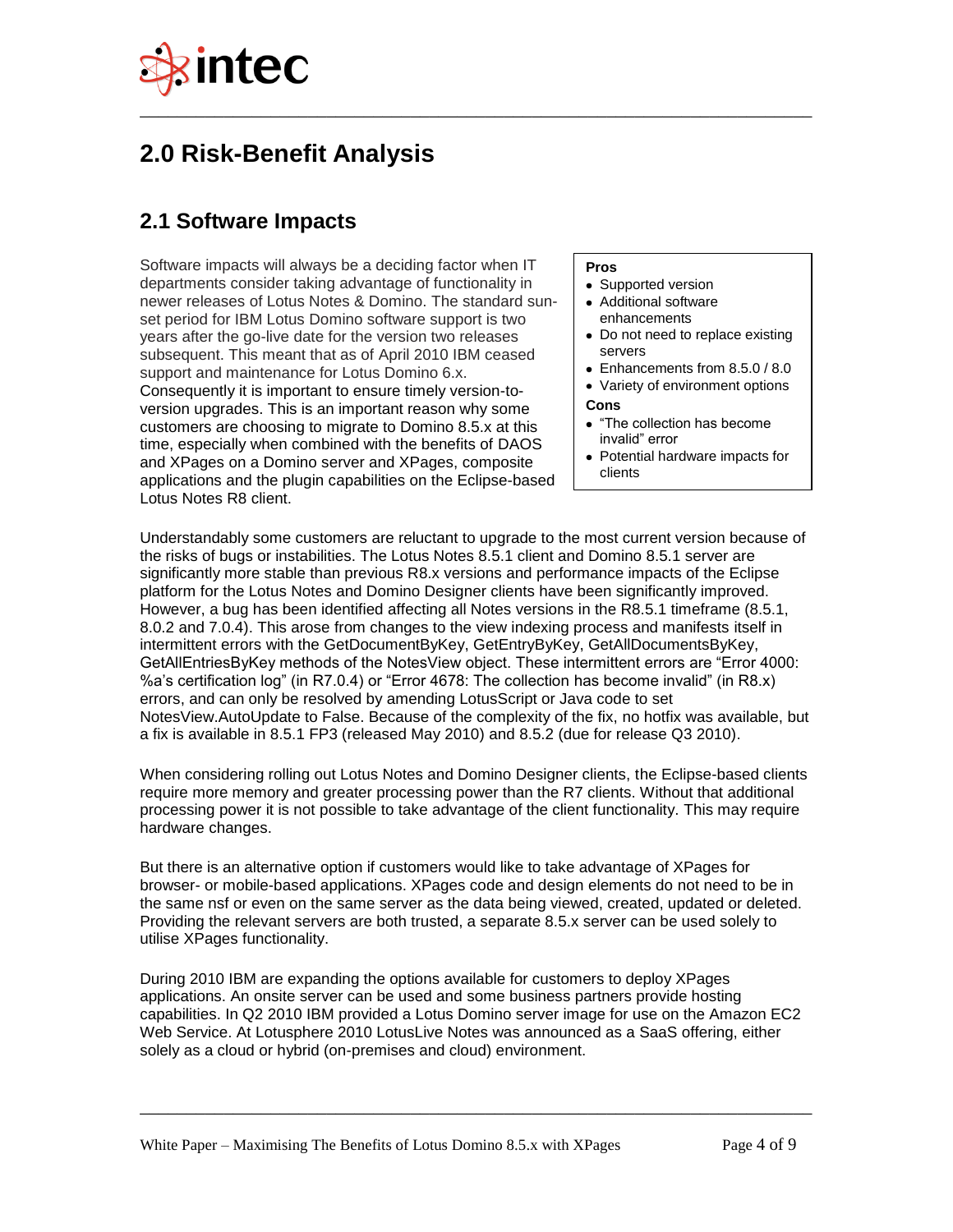

### <span id="page-4-0"></span>**2.2 Delivery Options**

Developers who have had to develop an application for the web will understand the challenges of cross-browser compatibility. Certain HTML and javascript code is not implemented consistently across different browsers or across browser versions. XPages functionality will work outof-the-box on all major browsers, including Internet Explorer and Firefox, meaning developers will have less recourse to identify and search for workarounds.

In addition to browsers, XPages functionality also works on iPhone browsers without modification. Yet it is possible to identify and manage accordingly depending on whether the device being used to access the application is a normal browser, an iPhone or another mobile device. For delivery

### **Pros**

- Fewer cross-browser issues
- Build once, deploy on multiple devices
- Include as rich client components
- Not necessarily rip and replace
- Can use separate nsf for different device types

#### **Cons**

- Some XPiNC issues
- Project managers / developers need to think more about appropriate UI.

on Blackberry devices, TeamStudio have recently released a product TeamStudio Unplugged. which allows developers to deliver an application as a native Blackberry application leveraging XPages skills and without needing to learn an additional development language. The product is in the process of being extended to deliver native applications to the iPhone and iPad integration will follow in due course. Android integration may follow, depending upon demand. The licensing model means that the development kit is free to download and includes a single user license. Additional licensing is on a per user basis. This means a proof of concept can be developed with no additional software costs.

\_\_\_\_\_\_\_\_\_\_\_\_\_\_\_\_\_\_\_\_\_\_\_\_\_\_\_\_\_\_\_\_\_\_\_\_\_\_\_\_\_\_\_\_\_\_\_\_\_\_\_\_\_\_\_\_\_\_\_\_\_\_\_\_\_\_\_\_\_\_\_\_

From 8.5.1, XPages is available in the Notes Client. However, some functionality (e.g. certain relative links) does not work in the same way as in current browser versions and some functionality is not available (the javascript window.open or window.close functions), because of the method of implementation for the Notes client. Equally the XULRunner version used to render XPages in the Notes Client means that there are certain visual issues, although in the beta of 8.5.2 the XULRunner has been upgraded equivalent to the Firefox 3.5.3 codestream.

At any point where the Notes Client can display a browser page, it is possible for the Notes Client to display a fully-functional XPage. This means that in the Lotus Notes 6.x or 7.x Client, an XPage can be included within the Home Page; in the Lotus Notes 8.x Client an XPage can be included as a browser element in a composite application, as a Web Page widget in the sidebar, or as a Web Page widget linked to a Live Text action for appropriate functions; and in the Lotus Notes 8.5.1 Client an XPage can be used natively as a composite application element.

Because of this flexibility of delivery, applications do not necessarily need to be converted wholesale to XPages. Rather individual elements of functionality may be added using XPages, aimed at delivery solely for a particular medium and audience.

However, the flexibility to develop for browser or mobile devices is a flexibility that may require some management of user expectations and requirements. A good quality application will not use the same user interface for the Notes Client, browser, mobile device, and/or sidebar widget. The different screen size demands a different user interface to ensure it is fit to purpose. Different devices may be aimed at different target audiences or audiences requiring different functionality sets. Sidebar widgets and composite applications perform a targeted function and as such demand a specific functionality set and user interface. Developers, project managers and users should be aware that not all media will be appropriate for all applications. To ameliorate the user experience on a wide variety of devices there will be additional cost of development for the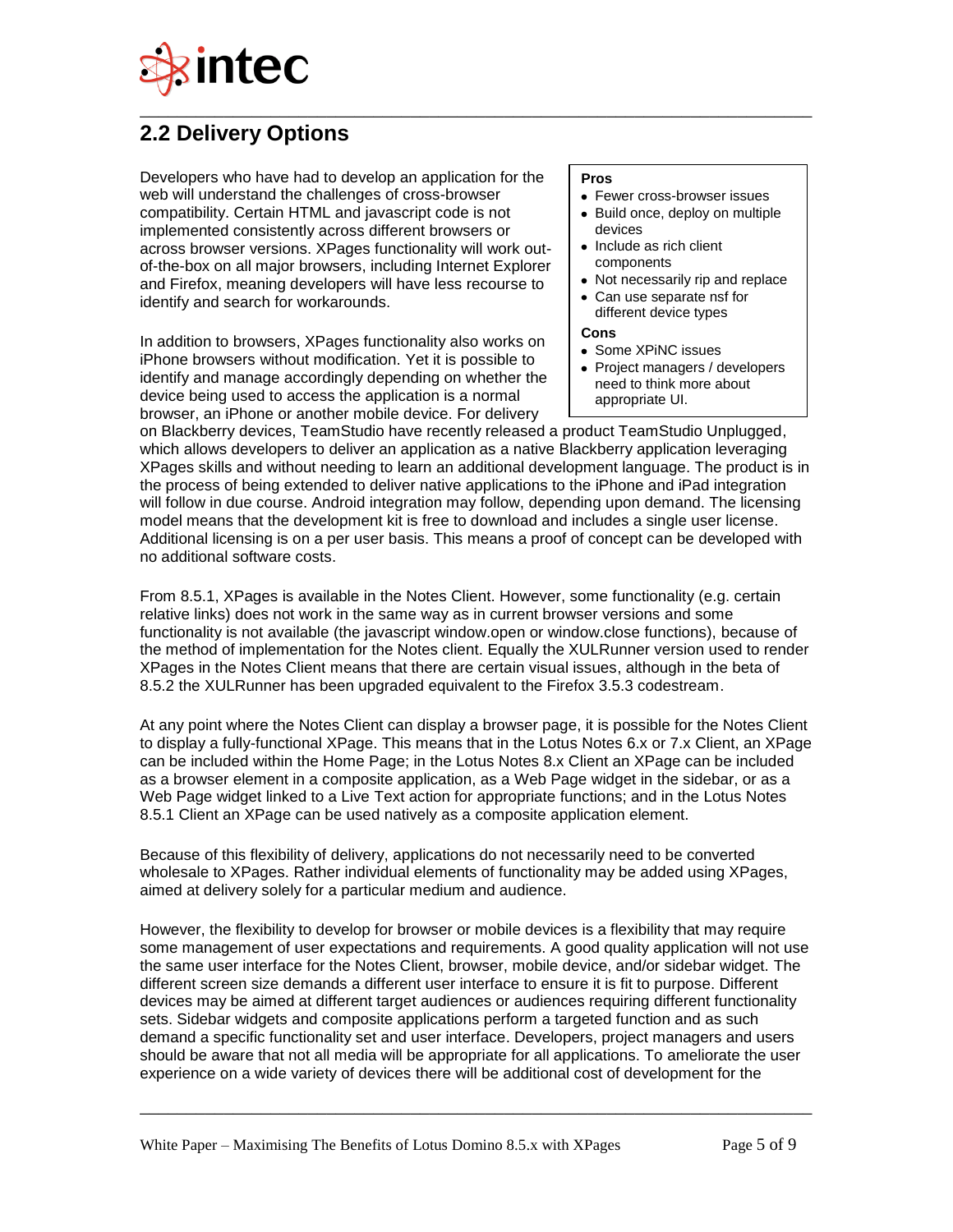

customer. But this does not necessitate a cluttered design environment. Because XPages allows developers more easily to separate design and data, design for different devices can be in separate nsf files, making it easier to support and develop in parallel.

\_\_\_\_\_\_\_\_\_\_\_\_\_\_\_\_\_\_\_\_\_\_\_\_\_\_\_\_\_\_\_\_\_\_\_\_\_\_\_\_\_\_\_\_\_\_\_\_\_\_\_\_\_\_\_\_\_\_\_\_\_\_\_\_\_\_\_\_\_\_\_\_

## <span id="page-5-0"></span>**2.2 Learning Requirements**

For developers with no web development experience, there is a steep learning curve, with topics of HTML, CSS and Javascript needing to be tackled. However, interaction with Domino objects (NotesDatabase, NotesView, NotesDocument etc) is through Server Side Javascript (SSJS), which leverages LotusScript or Java skills. Many @Formulas and standard Client Side Javascript functions have been made available within SSJS, making it a powerful new language with a high level of entry for existing Domino developers. All are converted to run as Java code by the XPages engine, meaning developers generate JavaServer Faces-based pages without needing to learn Java. Some traditional JSF objects (e.g. facesContext) are available for implementation. However, the XPages section of the Domino Designer Help is rather limited, meaning it can be difficult to work out how to implement certain XPages functionality.

#### **Pros**

- Leverages existing skills JSF style delivery without
- requirement to learn Java WYSIWYG and source code
- panes
- Wizards to help set attributes
- Dojo toolkits installed
- Pre-built components
- Risk of using unsupported functionality mitigated
- Strong community resources

### **Cons**

- Learning curve can be steep
- Dojo toolkits vary across releases
- Documentation limitations
- Requires awareness when selecting appropriate projects

The development IDE provides WYSIWYG "Design" and

XML "Source" panes for creating XPages and Custom Controls, with an Outline pane for ease of moving design elements around and wizards to set attributes. Pre-built components are available, both within the Domino Designer client and from the community. This means new developers can create rich functionality without needing to write XML, HTML or CSS. As they become more confident, they can begin to work in the Source pane but still access the wizards as required, speeding up both development and learning.

Domino 8.5.0 provided the OneUI and webstandard themes, predefined frameworks for functionality and look and feel that is consistent with other Lotus products such as Quickr and standard IBM Domino templates like the Wiki and Discussion Template. 8.5.1 extended this with the OneUIv2 frameworks, five different coloured themes supported by an open-source template made available on OpenNTF. All these themes have web-based documentation to support implementation and allow developers to provide users with a familiar and slick user experience.

The Dojo toolkit is delivered as part of the Server and Client installs. This allows developers to take advantage of a widely used framework of code and widget samples to enhance the user experience. However, developers should be aware that the Dojo version differs between versions (Dojo 1.1 in R8.5.0, Dojo 1.3.2 in R8.5.1 and Dojo 1.4 in R8.5.2). As a result some code may not work on different Domino/Notes Client versions. The Dojo toolkit has a website of support materials, but this is not focussed solely or even primarily at Domino developers, and for some topics it can be limited. Because Dojo is still evolving, some functionality is experimental or limited in its application.

The risk of developing in a more recent Domino Developer client is minimised by hover text to show which version an attribute was introduced and, in certain cases, at which version they were phased out.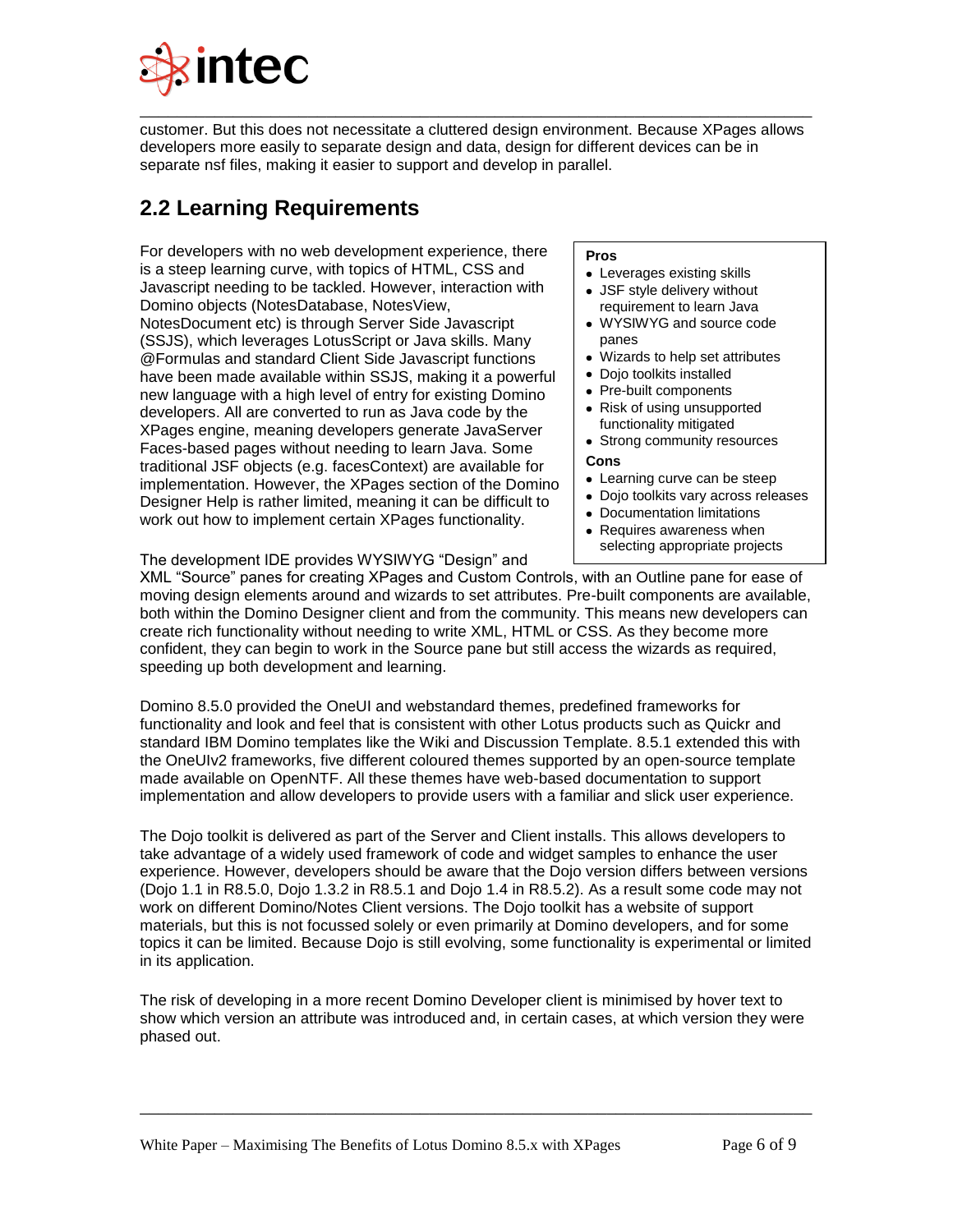

Developers seeking to learn XPages have a variety of options. Online courses are available and classroom training has provided by business partners and IBM. There is currently no XPages Lotus Domino certification, but this may change in the future. After training has been completed, some business partner organisations such as Intec offer a mentoring service to support developers with challenges during their early projects. A strong community of developers and business partners also contribute to a comprehensive corpus of technical resources, whether in blogs, wikis or podcasts.

While developers are learning the flexibility and challenges of XPages, both developers and project managers should be especially conscious of the impacts on estimates for cost and delivery timescales. Projects should be selected appropriately to support developers through the learning curve and ensure both they and customers do not become disillusioned by difficulties or limitations in delivering advanced functionality. A particularly fastidious business owner can demand functionality beyond the current abilities of the developer and this can affect the perceived success of a project. An extremely functionally rich specification (e.g advanced validation, advanced dojo functionality) will require an equally steep learning curve for a novice XPages developer. This can significantly impact cost, developer confidence and success of the project. It is advisable for developers and project managers to spend time investigating the functionality sets of the XPages templates initially delivered with Domino 8.5.0 – the IBM wiki and discussion templates available from OpenNTF. This will give a clearer idea of entry-level functionality.

## <span id="page-6-0"></span>**2.3 Technical Analysis of XPages Functionality**

XPages code and functionality is still evolving at a significant rate, partly because of heavy investment and involvement in the community by IBM, partly because of a vibrant community pushing the boundaries of what is available and thus identifying bugs or requesting new features. This means it is more important than with traditional Domino to upgrade through point releases as soon as possible. Although there are risks of being at the bleeding edge, this does allow developers to take advantage of bug fixes and improved functionality, such as the CKEditor for Rich Text with 8.5.2.

It is true that there were a number of bugs in 8.5.0 with e.g. advanced validations, unexpected behaviour when content was in custom controls. Some issues are still being identified in 8.5.1. Some attributes are not obvious (e.g. Dojo extensions, some resources) and some areas of functionality are not yet provided, e.g. the startkey parameter for navigating views, direct integration with non-Domino

### **Pros**

- Performance
- Server Side Javascript
- Repeat Controls
- Doio toolkits installed
- Pre-built components
- Wizards, drag "n" drop of core controls, custom controls, SSJS speed up web development
- AJAX functionality with less coding
- Strong community resources
- Technology is constantly evolving
- **Cons**
- Bugs may be encountered
- Some functionality not yet available
- No seamless integration of existing LotusScript / Java / web design elements
- No inbuilt debugger for SSJS
- Performance monitoring tools expected Q3 2010

platforms, public access documents, running code under an authority other than the current authenticated user, and integration with existing LotusScript or Java code. Some of this functionality will be provided, to a greater or lesser extent, by Domino 8.5.2. But the absence of seamless integration with existing LotusScript or Java code and the inability to reuse existing subforms are a major deterrent for many developers when considering migrating existing Client or web applications from traditional Domino to XPages.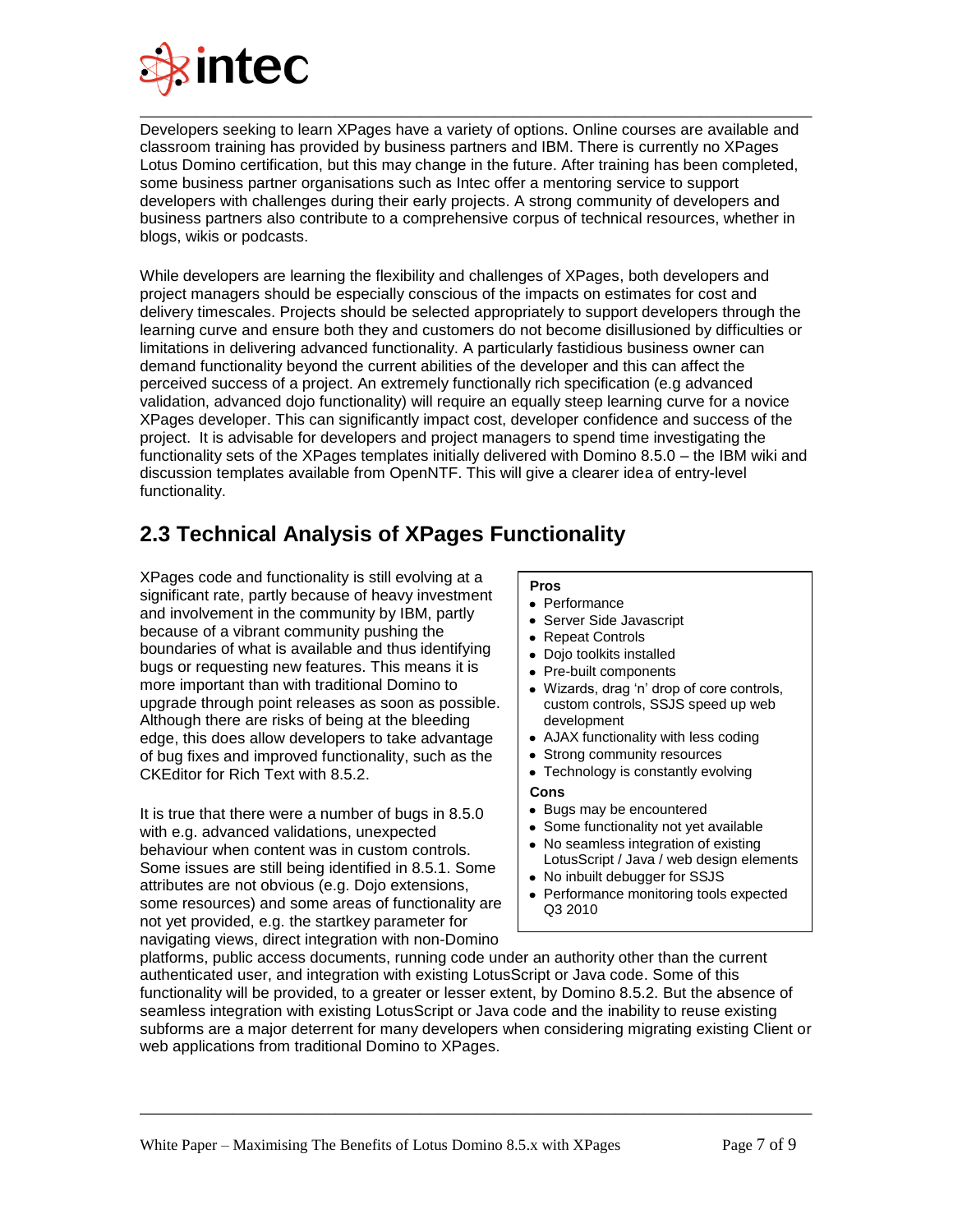

Nonetheless, this should not detract from the considerable progress made even before the release of 8.5.0. No inconsiderable effort was involved in integrating appropriate @Formulas, Client Side Javascript functions, JavaServer Faces objects and Domino objects into the single cohesive, flexible Server Side Javascript language. On the whole it is easy to produce very powerful, scalable code from a high entry level point. The breadth of attributes that can be computed using Server Side Javascript enhance the power of XPages. And research has proven that Server Side Javascript runs approximately four times quicker than traditional LotusScript or Java code in Domino. This means complex code can perform very well in a production environment without additional optimisation work by the developer.

Utilising Server Side Javascript to control attributes effectively can maximise the reusability of custom controls, minimising the coding required. Core controls enable design to be built quickly. Wizards enable attributes to be set at the click of a button, refreshes of part of the web page to be triggered by merely selecting the area to be refreshed. The ease of reusing custom controls, enhanced by the Import/Export Plug-In for Domino Designer on OpenNTF, means it is possible to contribute to and take advantage of a wealth of shared code in the community to also speed up development. Repeat controls allow a single template to be developed that will automatically be reproduced to display a scalable collection of objects, e.g. a entries in a view, a NotesDocumentCollection, the outcome from an @DbLookup or @DbColumn, or a user defined array of content. Consequently, when developers have overcome the learning curve, XPages applications can provide complex functionality with quicker development times than traditional web development.

With repeat controls, content can easily be combined from multiple sources at run-time, with excellent performance, making it possible to quickly and easily join data from different views into a single display, even allowing a Domino database to simulate a relational database. The flexibility of XPages means developers have the opportunity to present data in ways that have previously never been possible in Domino. This will challenge project managers and developers to think outside the box, to imagine different concepts for presentation and layout, and possibly for data entities and relationships. But with vision, utilising the tools available can produce powerful functionality to allow users to work smarter.

The implementation of themes enables application-wide styling or resources to be implemented. This can be as granular as styling for specific controls, e.g. specific width for all rich text controls. XPages also supports localisation as well.

Although Server Side Javascript does not have any inbuilt debugging functionality, it is possible to integrate error logging tools such as OpenLogXPages to log to a Domino database based on the OpenLog open source template or Medusa, a plugin for Firebug to allow logging to the Firefox browser console.

Because XPages is still quite new and there is so much to learn, optimisation has not tended to be a focus. The performance of XPages means that is not a significant issue. But with 8.5.2 Medusa will also show performance of individual areas of an XPage. IBM has also released the XPages Toolbox to profile and monitor performance on XPages applications, which will work with 8.5.2.